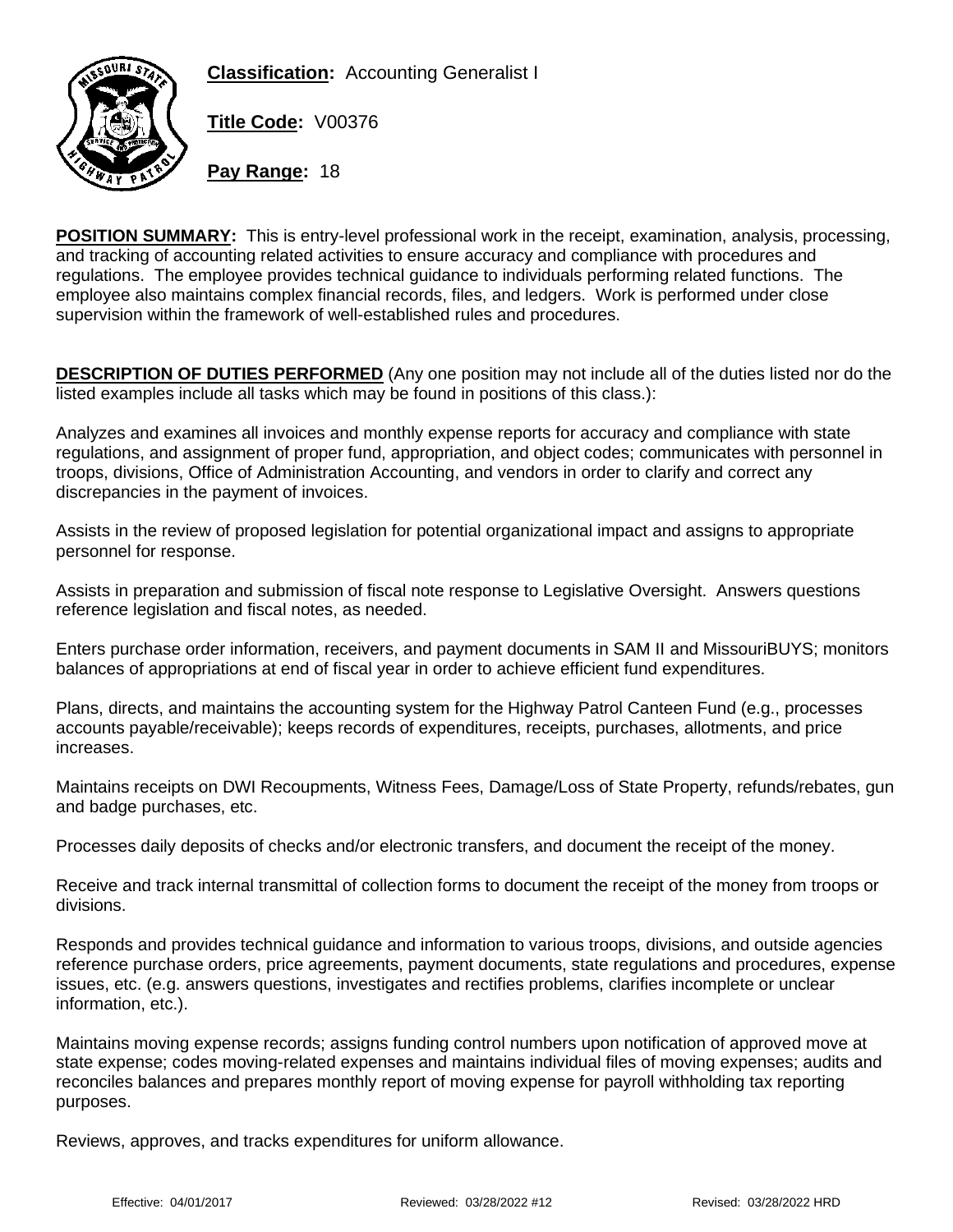## **Classification:** Accounting Generalist I **Classification:** Page 2

Creates, revises, and updates revenue transmittals for highway, drug forfeiture, general revenue and gaming funds, or other funds as indicated.

Assists in setting up new vendor accounts in SAM II Financial; responsible for updates to the accounts, i.e. address changes, etc.

Assists in the development and preparation of existing and new automated accounting systems and procedures.

Receives checks returned by post office or vendors; researches the return to determine address error and makes appropriate corrections to computer and hardcopy files; remails, redeposits, or reprints check as necessary.

Monitors expense and equipment expenditures and updates the Chief Accountant on the status of pending purchase orders regularly; makes recommendations for increasing or decreasing expenditure obligations as needed.

Creates, revises, and updates financial reports reflecting expenditures, receipts, obligations, and state financial participation.

Reconciles monthly bank statements and summaries for the Canteen Fund.

Creates and forwards correspondence (e.g., letters to employees and/or retirees, IOC's for report modifications, form letters, etc.) to a variety of sources.

Reviews, processes, reconciles, and files reports generated by Office of Administration.

Maintains, verifies and updates manual ledgers and records; sorts, transports, files, and purges records and documents.

Provides individual training to clerical and technical personnel on the usage of SAM II Financial, in related areas, and processing of accounting documents.

Maintains master file of all pending and closed purchase orders.

Reviews and recommends revisions to general orders pertaining to the Budget and Procurement Division as requested.

Operates office equipment (e.g., typewriter, calculator, copier, personal computer, fax machine, telephone, printer, shredder, etc.).

Performs other related work as assigned.

#### **REQUIRED KNOWLEDGE, SKILLS, AND ABILITIES:** Working knowledge of accounting principles and practices.

Working knowledge of accounting systems.

Working knowledge of regulations, and agency policies and procedures associated with areas of assignment.

Working knowledge of modern office practices, procedures, and equipment.

Working knowledge of bookkeeping principles and practices.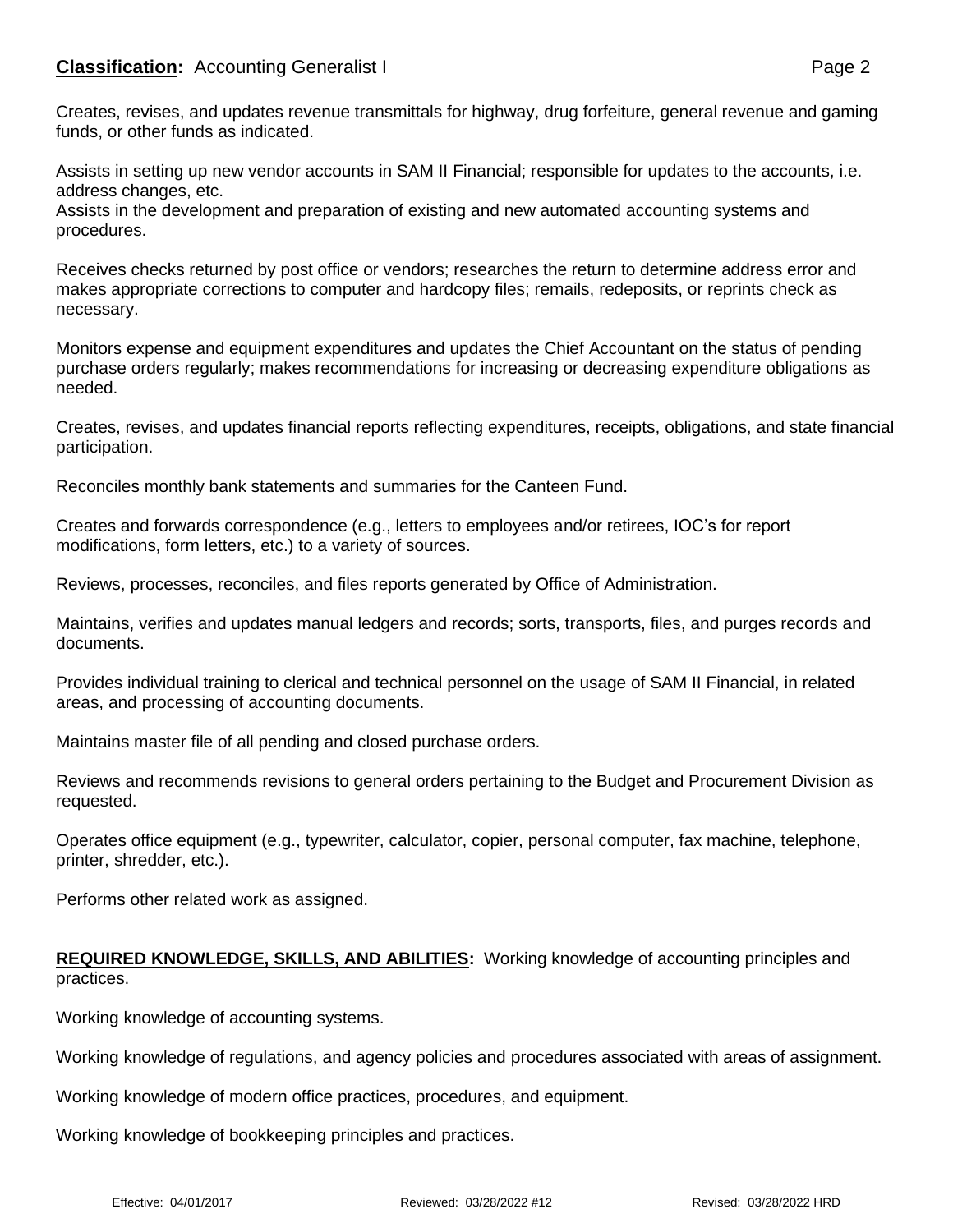## **Classification:** Accounting Generalist I **Classification:** Page 3

Working knowledge of Patrol policies and procedures governing expense reimbursement, expenditures of state funds, agency fiscal procedures, and fiscal records maintenance.

Ability to review and process financial transactions.

Ability to plan, organize, and review the work of staff performing a variety of accounting related functions.

Ability to apply general bookkeeping principles in the recording of appropriations, encumbrances, and expenditures.

Ability to make computer entries in SAM II Financial and MissouriBUYS.

Ability to make arithmetical calculations with speed and accuracy.

Ability to prepare, interpret, and maintain complex records, reports, statements, files, etc.

Ability to verify documents produced and received, and takes proper steps to reconcile errors.

Ability to produce a volume of work and meet predetermined deadlines.

Ability to exercise independent judgement and initiative in the performance of duties.

Ability to organize and prioritize work effectively.

Ability to handle restricted and confidential information in a professional manner and maintain the information as such.

Ability to alphabetize, transport, file and purge documents and records.

Skill in operating a calculator with a high degree of efficiency.

Ability to operate basic office equipment (e.g., copier, personal computer, fax machine, telephone, printer, shredder, etc.).

Ability to handle restricted and confidential information in a professional manner and maintain the information as such.

Ability to communicate in English clearly and concisely, both orally and in writing.

Ability to establish and maintain harmonious working relations with others.

Ability to work with material that may be of a sexual nature relating to criminal activity (e.g., written material, photographs, and/or verbal language, etc.).

Ability to work hours as assigned.